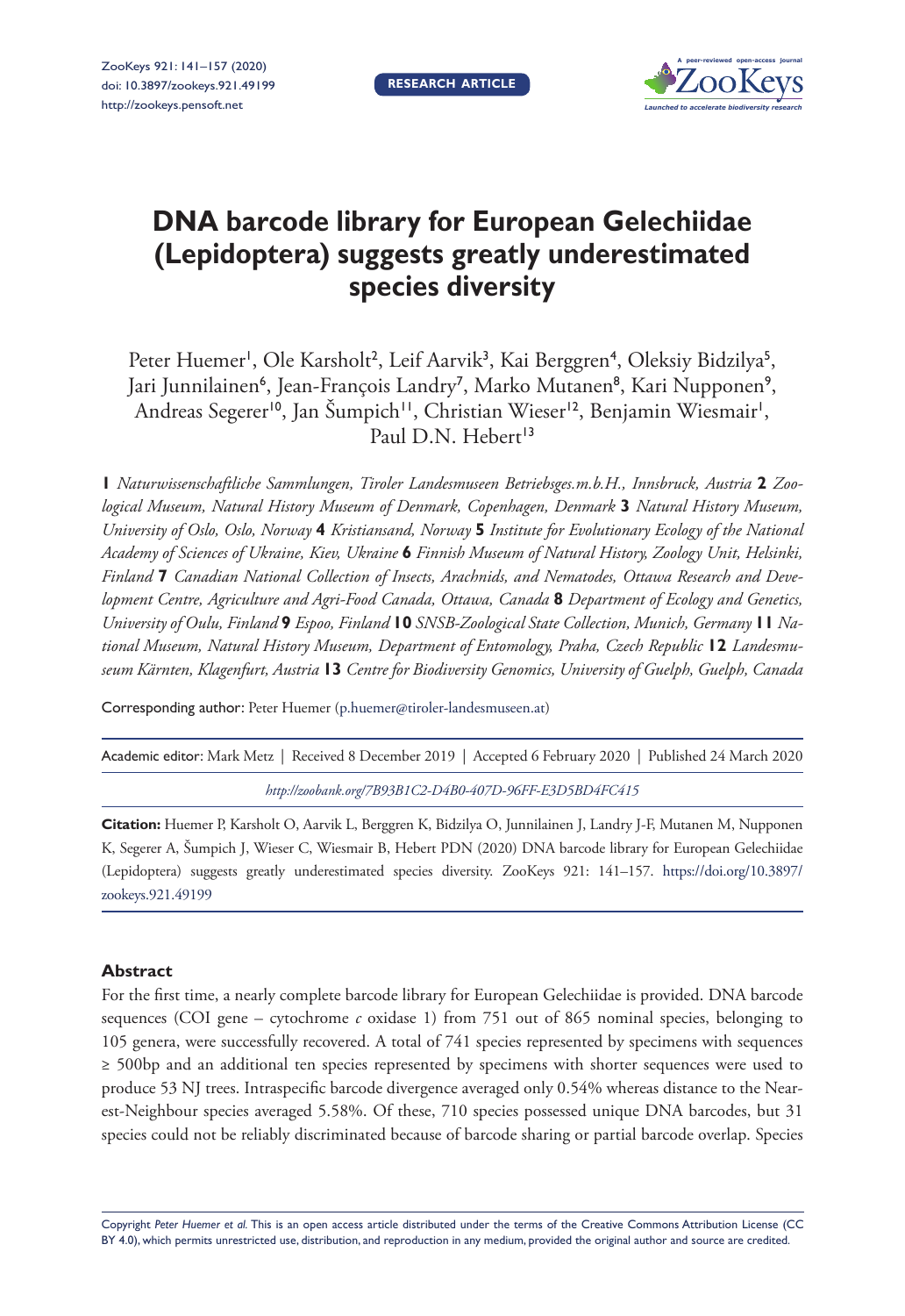discrimination based on the Barcode Index System (BIN) was successful for 668 out of 723 species which clustered from minimum one to maximum 22 unique BINs. Fifty-five species shared a BIN with up to four species and identification from DNA barcode data is uncertain. Finally, 65 clusters with a unique BIN remained unidentified to species level. These putative taxa, as well as 114 nominal species with more than one BIN, suggest the presence of considerable cryptic diversity, cases which should be examined in future revisionary studies.

#### **Keywords**

Europe, cryptic diversity, DNA barcoding, revision, species delimitation

### **Introduction**

The megadiverse family, Gelechiidae, includes approximately 4,700 known species and perhaps a similar number of undescribed taxa (Karsholt et al. 2013). With a remarkable 865 species reported from Europe and adjacent islands (Huemer and Karsholt 2020), the Gelechiidae are the fourth most diverse family of Lepidoptera after the Noctuidae, Geometridae, and Tortricidae in Europe. Due to their general dull-coloured and inconspicuously patterned wings (Fig. 1), and frequently small size, the Gelechiidae have received little attention from lepidopterists, leading to considerable gaps in knowledge of their taxonomy, systematics, biology, and distribution. In particular, the lack of generic revisions in several diverse groups has created the widespread impression of a "difficult" family which has acted to further limit interest in this group.

Over the last two decades, the Gelechiidae have received increasing attention as a result of two monographs that treated approximately half the known European species (Huemer and Karsholt 1999, 2010) and another on the Central European fauna (Elsner et al. 1999). Unfortunately, these publications, as well as several subsequent revisions (i.e., Bidzilya 2005a, 2005b, Bidzilya and Karsholt 2015, Karsholt and Rutten 2005, Karsholt and Šumpich 2015, Li and Sattler 2012), did not take advantage of new molecular methods, in particular DNA barcoding. On the contrary phylogenetic analysis of higher taxa in Gelechiidae benefitted greatly from molecular analysis (Kaila et al. 2011, Karsholt et al. 2013). However, recent studies on several genera of European Gelechiidae (Huemer et al. 2013, 2014, Huemer and Mutanen 2012, Huemer and Karsholt 2014, Landry et al. 2017) revealed the power of this approach to aid species delimitation in taxonomically difficult groups, even those with a high level of unrecorded species and cryptic diversity. Similar patterns have been analyzed in several other Lepidoptera in different parts of the world, e.g., in another gelechioid group (Mutanen et al. 2011), in Iberian butterflies (Dincă et al. 2015), in North American Noctuoidea (Zahiri et al. 2017), or in the Lepidoptera fauna of Costa Rica (Janzen and Hallwachs 2016). These results motivated the present effort to compile a comprehensive DNA barcode library for the European Gelechiidae fauna, with the aim of simplifying future revisionary studies while also improving their quality.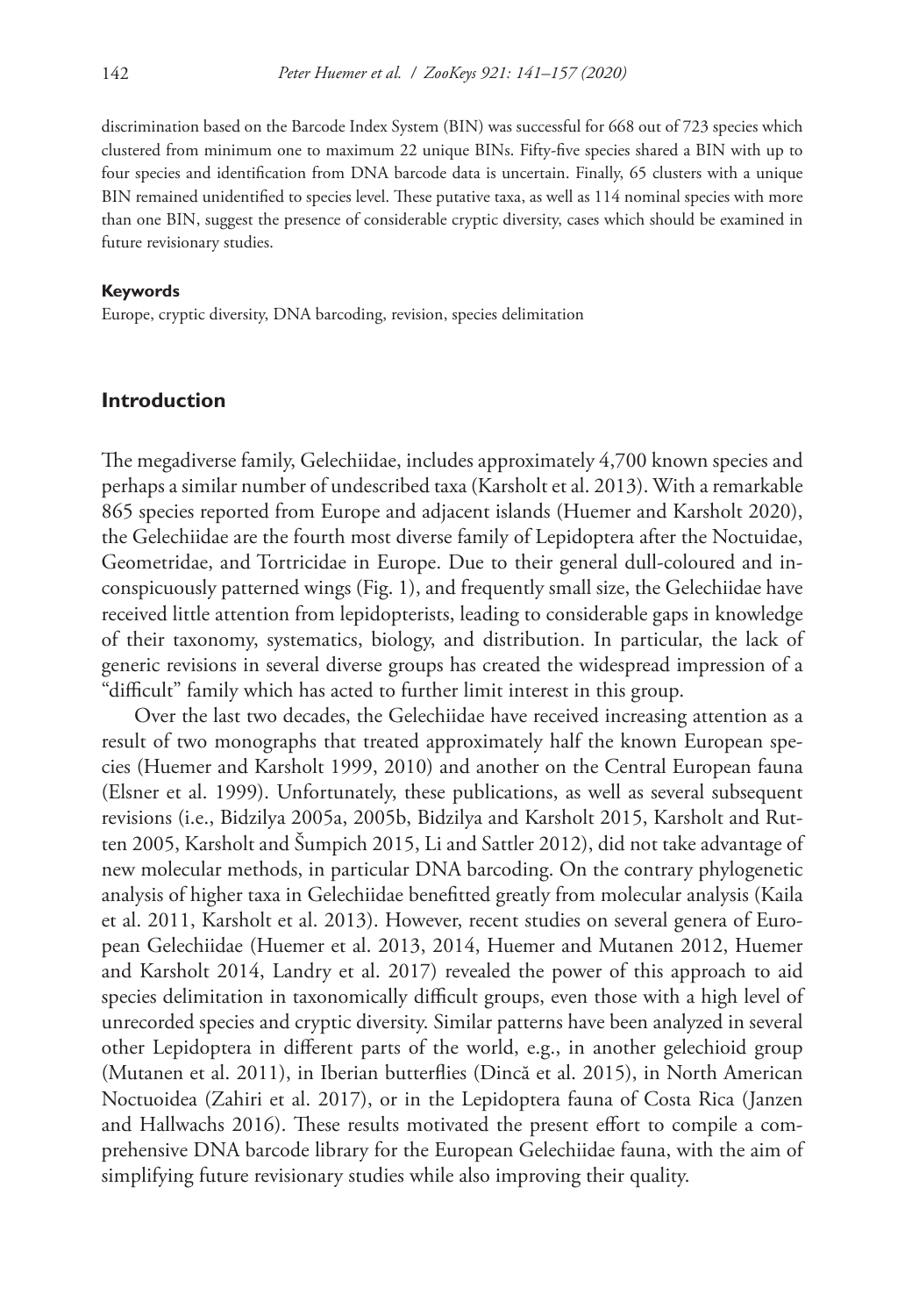

**Figure 1.** *Megacraspedus teriolensis* is a characteristic example of gelechiid moths only recognised and described during the last few years.

# **Materials and methods**

# **Checklist of European Gelechiidae**

The lack of an updated checklist for European Gelechiidae (see Karsholt 2004-2019) was such a major impediment to the present study that it necessitated the assembly of a new systematic list (Huemer and Karsholt 2020). This list, which includes 865 species of Gelechiidae in 109 genera, provided the basis for selecting the specimens that were analysed in this study.

# **Sample material**

One major challenge was the difficulty in accessing specimens suitable for molecular analysis, reflecting the rarity of many species. In addition, DNA quality of the specimens was another very important limitation as sequence recovery from older specimens of rare taxa was either partial or failed completely even with protocols that employed high-throughput sequencers to analyze short amplicons. In some cases, efforts were made to recollect taxa that lacked a sequence record.

Voucher material was obtained from Europe (Fig. 2) except for eleven taxa whose sequences could not be recovered from specimens from this continent or where it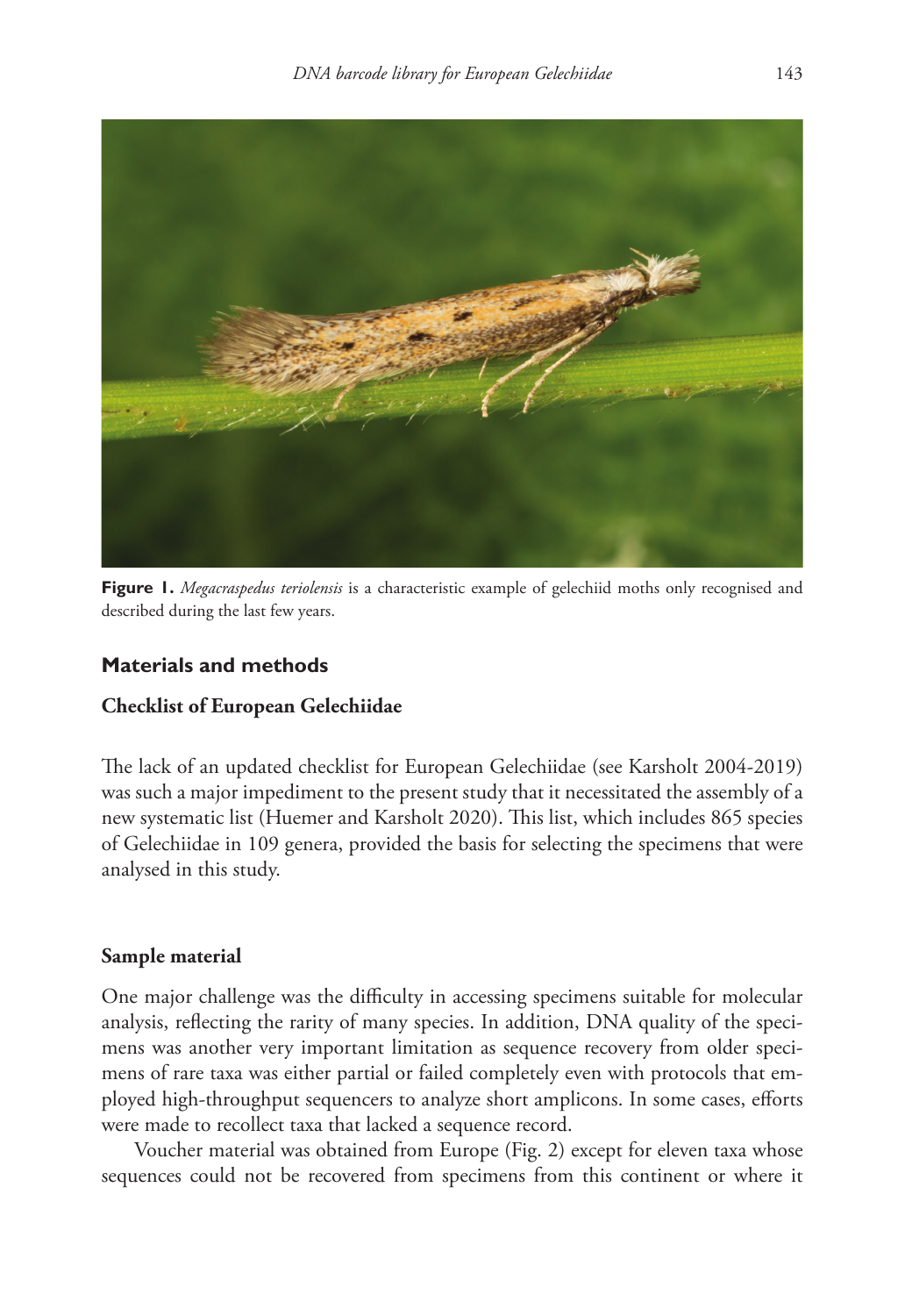

**Figure 2.** Distribution map of examined material of Gelechiidae (extra-European material partially mapped). SimpleMappr (<http://www.simplemappr.net>).

seemed important to analyze specimens to clarify taxonomy (e.g., extra-European type-material) (Suppl. material 2, 3). Approximately two-thirds of specimens originated from four nations - Germany (1319), Austria (1157), Italy (906), and Finland (707). The remaining specimens derived from 33 other countries (Fig. 2).

Many institutions and private collectors contributed to the dataset (see below), supplemented by DNA barcodes from earlier studies.

#### **Abbreviations of private and institutional collections**

| <b>BIOUG</b> | Centre for Biodiversity Genomics, Guelph, Canada           |  |  |
|--------------|------------------------------------------------------------|--|--|
| <b>INDO</b>  | Inatura, Dornbirn, Austria                                 |  |  |
| <b>LMK</b>   | Landesmuseum Kärnten, Klagenfurt, Austria                  |  |  |
| <b>MFSN</b>  | Museo Friulano di Storia Natural, Udine, Italy             |  |  |
| MZH          | Finnish Museum of Natural History, Helsinki, Finland       |  |  |
| <b>NHM</b>   | Natural History Museum, London, United Kingdom             |  |  |
| <b>NHMO</b>  | Natural History Museum, University of Oslo, Oslo, Norway   |  |  |
| <b>NHMW</b>  | Naturhistorisches Museum, Vienna, Austria                  |  |  |
| <b>NMPC</b>  | National Museum Prague, Czech Republic                     |  |  |
| <b>NMS</b>   | Naturmuseum Südtirol, Bozen, Italy                         |  |  |
| <b>RCAH</b>  | Research Collection Alfred Haslberger, Teisendorf, Germany |  |  |
| <b>RCER</b>  | Research Collection Emily Requena Miret, Gurb, Spain       |  |  |
| <b>RCGB</b>  | Research Collection Giorgio Baldizzone, Asti, Italy        |  |  |
| <b>RCGT</b>  | Research Collection Giovanni Timossi, Oderzo, Italy        |  |  |
| <b>RCHW</b>  | Research Collection Hartmut Wegner, Adendorf, Germany      |  |  |
| <b>RCIB</b>  | Research Collection Ian Barton, Cambs, United Kingdom      |  |  |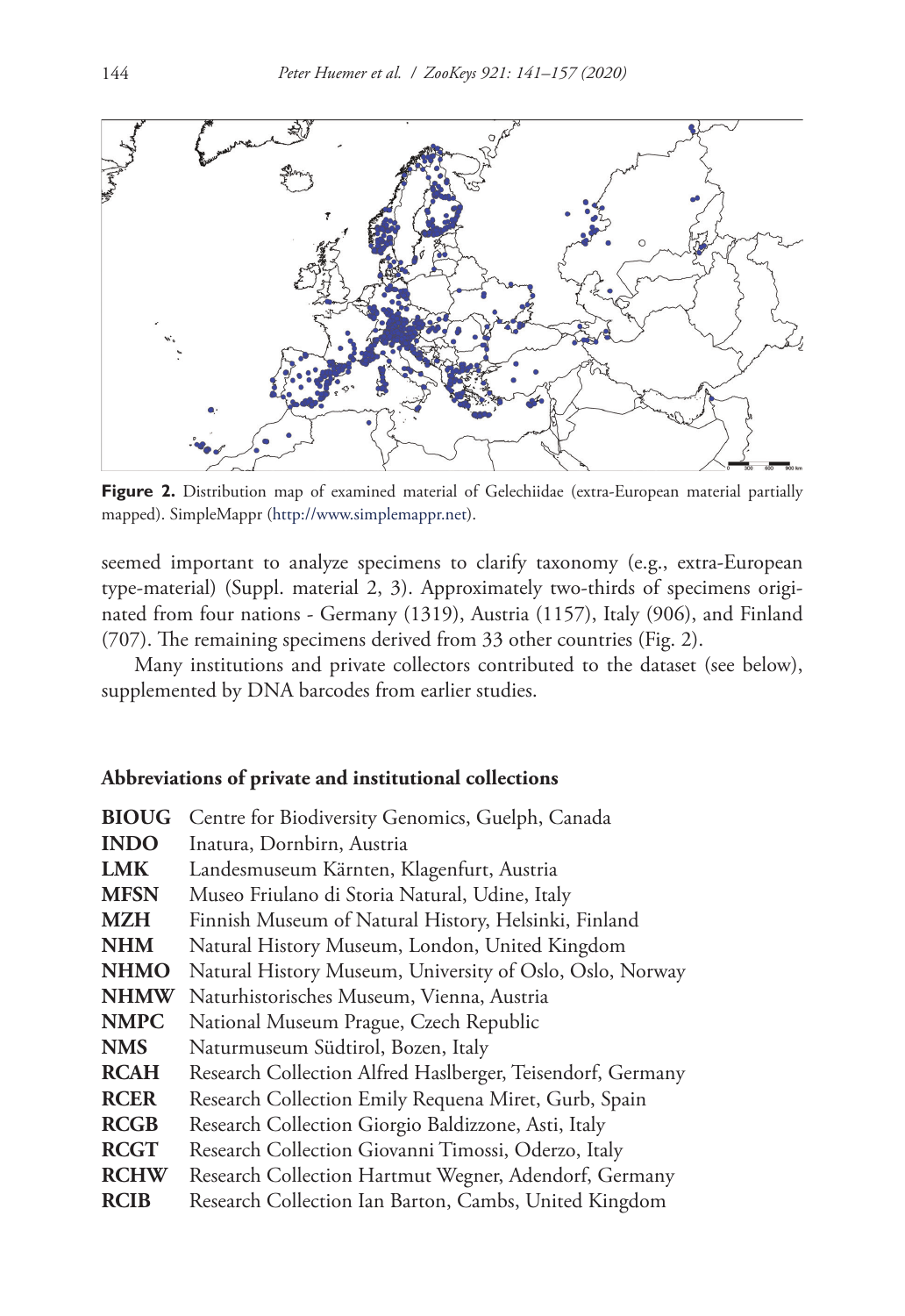| <b>RCIR</b>  | Research Collection Ignác Richter, Malá Čausa, Slovakia               |
|--------------|-----------------------------------------------------------------------|
| <b>RCJD</b>  | Research Collection Jordi Dantart, Barcelona, Spain                   |
| <b>RCJJ</b>  | Research Collection Jari Junnilainen, Vantaa, Finland                 |
| <b>RCJK</b>  | Research Collection Jari-Pekka Kaitila, Vantaa, Finland               |
| <b>RCJL</b>  | Research Collection Gérard Labonne, Montpellier, France               |
| <b>RCJN</b>  | Research Collection Jacques Nel, La Ciotat, France                    |
| <b>RCJS</b>  | Research Collection Jan Skyva, Prague, Czech Republic                 |
| <b>RCJSC</b> | Research Collection Jürg Schmid, Illanz, Switzerland                  |
| <b>RCKB</b>  | Research Collection Kai Berggren, Kristiansand, Norway                |
| <b>RCKN</b>  | Research Collection Kari and Timo Nupponen, Espoo, Finland            |
| <b>RCMC</b>  | Research Collection Martin Corley, Faringdon, U.K.                    |
| <b>RCOB</b>  | Research Collection Oleksiy Bidzilya, Kiev, Ukraine                   |
| <b>RCOR</b>  | Research Collection Oliver Rist, Vienna, Austria                      |
| <b>RCPB</b>  | Research Collection Peter Buchner, Schwarzau am Steinfeld, Austria    |
| <b>RCPL</b>  | Research Collection Peter Lichtmannecker, Adlkofen, Germany           |
| <b>RCRH</b>  | Research Collection Robert Heckford, Plympton, Plymouth, U.K.         |
| <b>RCRHE</b> | Research Collection Richard Heindel, Günzburg, Germany                |
| <b>RCSP</b>  | Research Collection Serge Peslier, Perpignan, France                  |
| <b>RCTG</b>  | Research Collection Thomas Guggemoos, Ohlstadt, Germany               |
| <b>RCTM</b>  | Research Collection Toni Mayr, Feldkirch, Austria                     |
| <b>RCTV</b>  | Research Collection Thierry Varenne, Nice, France                     |
| <b>RCWS</b>  | Research Collection Wolfgang Stark, Trübensee, Austria                |
| <b>RCZT</b>  | Research Collection Zdenko Tokár, Šaľa, Slovakia                      |
| TLMF         | Tiroler Landesmuseum Ferdinandeum, Innsbruck, Austria                 |
| <b>USNM</b>  | Smithsonian Institution, National Museum of Natural History, Washing- |
|              | ton DC, U.S.A.                                                        |
| <b>ZMAK</b>  | Zoologisches Forschungsmuseum Alexander Koenig, Bonn, Germany         |
| <b>ZMKU</b>  | Taras Shevchenko National University of Kiev, Kiev, Ukraine           |
| <b>ZMUC</b>  | Zoological Museum, Natural History Museum of Denmark, Copenhagen,     |
|              | Denmark                                                               |
| ZMUO         | Zoological Museum, University of Oulu, Finland                        |
| <b>ZSM</b>   | Zoologische Staatssammlung, Munich, Germany                           |

#### **DNA sequencing**

A single leg was removed from each specimen and placed in a 96-well lysis plate that was submitted for analysis at the CCDB (Canadian Center for DNA Barcoding, University of Guelph, Canada) where DNA extraction, PCR amplification, and sequencing were performed following standard high-throughput protocols (deWaard et al. 2008). In total, 5986 specimens of European Gelechiidae, initially pre-identified from external and partially genitalia morphology by several colleagues and cross-checked by PH and OK in dubious cases, were successfully sequenced. Details of specimens,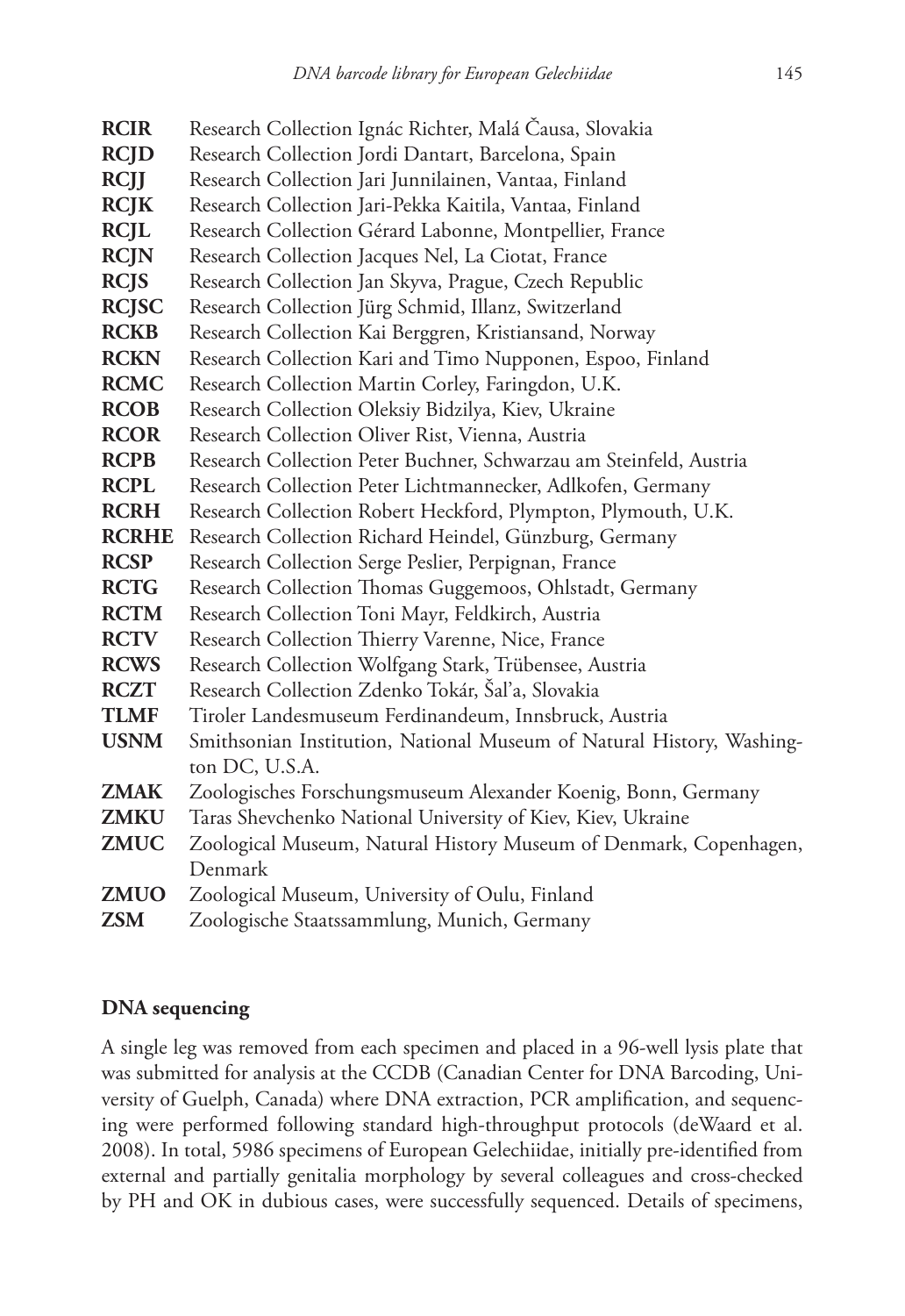including complete voucher data, images, and GenBank accession numbers are available on BOLD (Ratnasingham 2018, Ratnasingham and Hebert 2007) in the public dataset "Lepidoptera (Gelechiidae) of Europe" under the DOI: dx.doi.org/10.5883/ DS-GELECHEU.

#### **Data analysis**

Levels of intra- and interspecific variation in the DNA barcode fragment were calculated under the Kimura 2-parameter (K2P) model of nucleotide substitution using analytical tools in BOLD systems v4.0 (<http://www.boldsystems.org>). Fifty-three Neighbor-Joining trees (Maximum Composite Likelihood method, default settings), most including representatives of a single genus, were constructed using MEGA X (Kumar et. al 2018) (Suppl. material 2 and 3). Node confidences were estimated using 500 bootstrap replicates. For genera with few species, several morphologically closely related genera were included in a single tree. For calculating these trees only sequences ≥ 500 bp were used, except for ten species where only shorter sequences were available (Suppl. material 1). In those cases where the specimens of a single species were assigned to two or more different BINs, they were discriminated by a letter code. Because of the high number of BINs for *Megacraspedus dolosellus* and *M. lanceolellus*, these taxa were figured in two separate NJ trees with BINs separated as single clusters. Species sharing a BIN, but still with a diagnostic barcode were grouped in separate clusters. A threeletter code (ISO 3166-1 alpha-3, [https://en.wikipedia.org/wiki/ISO\\_3166-1\\_alpha-3\)](https://en.wikipedia.org/wiki/ISO_3166-1_alpha-3) was used to abbreviate country names.

Identification success was assessed by the Barcode Index Number (BIN) system as implemented on BOLD (Ratnasingham and Hebert 2013). This system employs a two-stage algorithm that groups all sequences > 500 bp that meet defined quality criteria into Operational Taxonomic Units (OTUs) and automatically assigns new sequences, irrespective of their previous taxonomy and origin. Concordance or discordance between BINs and morphological species identification was assessed.

#### **Results**

#### **Overview**

DNA barcode sequences were recovered from 5986 specimens representing 751 of the 865 species of Gelechiidae described from Europe (Suppl. material 1). In addition, the analysis revealed 65 putative species whose members were each assigned to a different unique BIN. Most sequences (5476) were compliant with the barcode standard as described in BOLD ([http://www.boldsystems.org\)](http://www.boldsystems.org). Most subsequent analyses only considered the 741 species with sequences  $\geq 500$ bp, but ten additional species with sequences  $\geq 300$  bp were included in the NJ trees. Sequences from 723 species qualified for BIN analysis.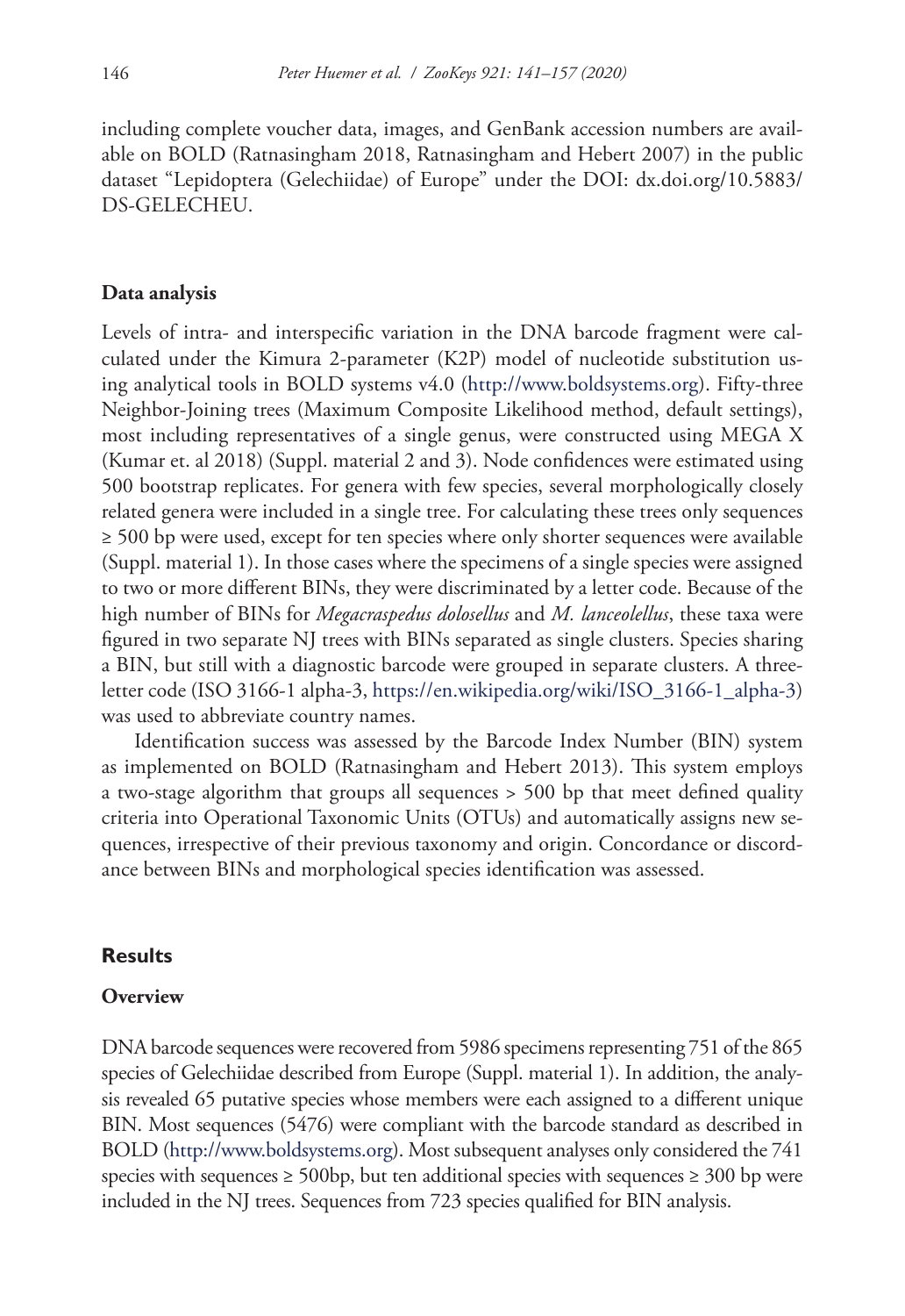#### **Species delimitation from DNA barcode divergences**

Intraspecific DNA barcode variation in the 741 named species with sequences ≥500 bp averaged 0.54%, but this may be an underestimate as sample sizes for 224 taxa were low and only represented by singletons. In respect to the distribution of mean intraspecific DNA barcode variation: 73.1% of sequenced species had variation ranging from 0–1%, 15.8% between 1–2%, 6.3% between 2–3%, and 4.8% > 3%.

Contrastingly, barcode gap analysis resulted in mean distances of 5.58% (maximum 12.75%) to the Nearest Neighbor (NN) with only 5.68% of all species showing a NN distance of 0–1% (Table 2). In this latter group, only four species pairs/triplets (*Dirhinosia cervinella* / *D. interposita*, *Iwaruna biguttella* / *I. klimeschi*, *Teleiodes brevivalva* / *T. italica* / *T. vulgella*, *Xenolechia aethiops* / *X. lindae* / *X. pseudovulgella*) shared barcodes so they could not be discriminated on that basis. In eight other cases, shared DNA barcodes meant that assignments were sometimes unreliable, but these species also possessed unique haplotypes (*Acompsia antirrhinella* / *A. tripunctella*, *Anacampsis blattariella* / *A. populella*, *Bryotropha affinis* / *B. umbrosella*, *Sattleria pyrenaica* / *S. melaleucella*, *Scrobipalpa arenbergeri* / *S. mercantourica*, *Stomopteryx lineolella* / *S. nougatricella*, *Thiotricha subocellea* / *T. coleella*, and partially also *Teleiopsis bagriotella* /*T. diffinis* / *T. paulheberti*). Finally, low distances between *Scrobipalpa alterna* / *S. lutea* and *S. halymella* / *S. stabilis* were only based on a single sequence for each of these species so they may represent additional cases of barcode overlap. On the other hand, five other species pairs with low interspecific divergence could be reliably separated by barcodes (*Monochroa arundinetella* / *M. suffusella*, *Scrobipalpa stangei* / *S. artemisiella*, *Scrobipalpa salinella* / *S. salicorniae*, *Scrobipalpula* spp., *Teleiopsis rosalbella* / *T. albifemorella*). Considering all these cases, DNA barcodes showed either incomplete or no resolution for 31 species (4.2%), while species identification was effective for 710 species (95.8%).

#### **Species delimitation with Barcode Index Number (BIN) system**

In total, 5877 sequences were assigned to a BIN. These records were assigned to 992 BINs that belong to 788 putative taxa (Suppl. material 2 and 3). Among these, 723 corresponded with named species, while another 65 belong to a unique BIN that is currently unidentified, but many likely represent additional, unrecognised species. Specimens from another 114 named species were assigned to more than one BIN; members of 68 species were placed in two BINs, while BIN counts for the other 46 species ranged from three to 22 (Table 2).

Altogether 668 (92.4%) of 723 named species have one or more unique BINs, while 55 species (7.6%) share a BIN with up to four species (Table 3). BIN sharing was particularly frequent in six genera (*Acompsia*, *Dirhinosia*, *Iwaruna*, *Scrobipalpula*, *Teleiopsis*, *Xenolechia*) where species often cannot be discriminated by DNA barcodes. However, most specimens in these taxa have diagnostic barcodes and all possess diagnostic morphological characters.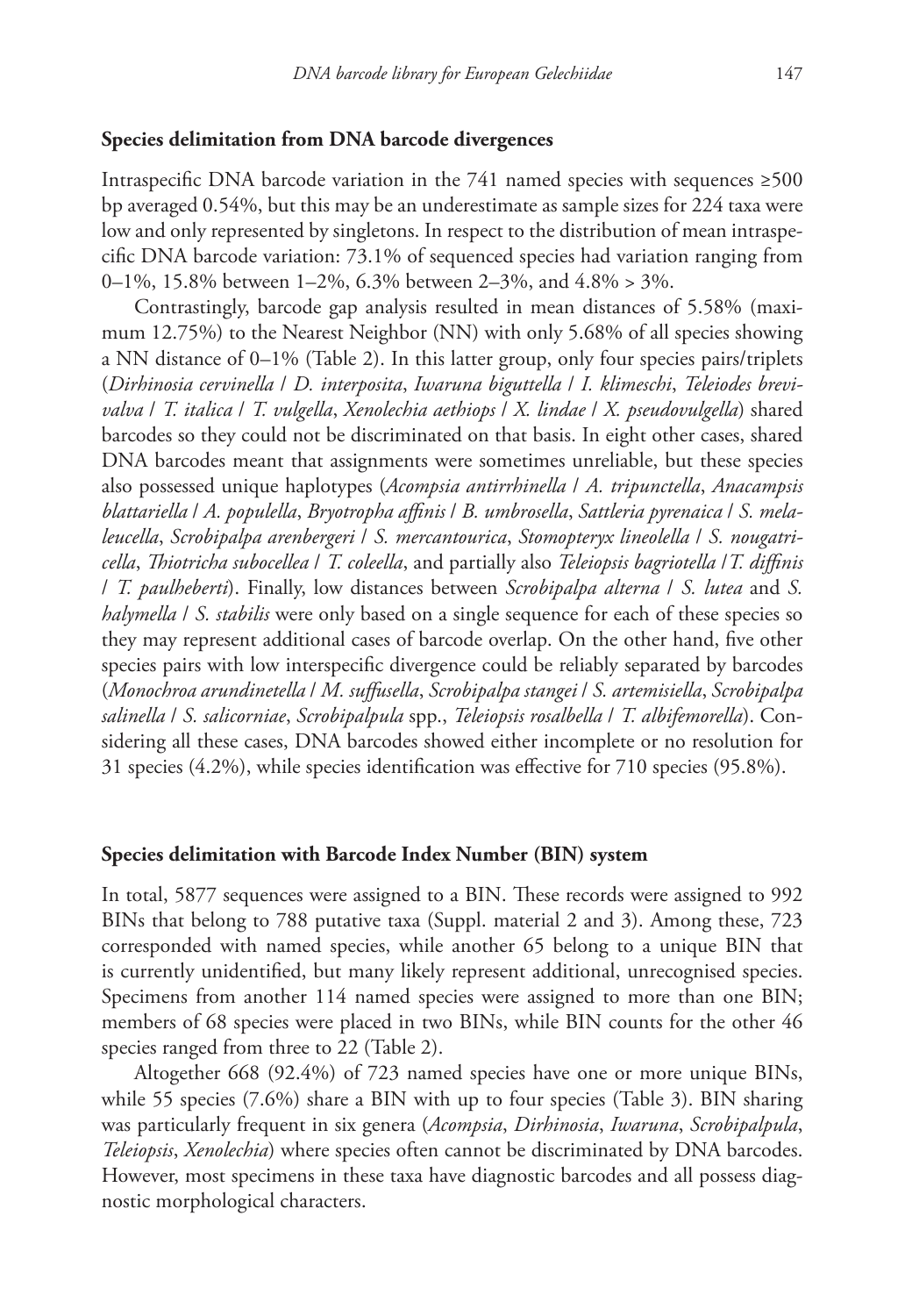| Species                    | Mean intra-spec. | Max intra-spec.  | Nearest species            | Dist. NN         |
|----------------------------|------------------|------------------|----------------------------|------------------|
| Bryotropha affinis         | 0.17             | 0.77             | Bryotropha umbrosella      | $\boldsymbol{0}$ |
| Bryotropha umbrosella      | 1.76             | 3.63             | Bryotropha affinis         | $\boldsymbol{0}$ |
| Iwaruna biguttella         | 0.78             | 2.02             | Iwaruna klimeschi          | $\mathbf{0}$     |
| Iwaruna klimeschi          | $\boldsymbol{0}$ | $\overline{0}$   | Iwaruna biguttella         | $\boldsymbol{0}$ |
| Teleiodes brevivalva       | 0.46             | 0.46             | Teleiodes vulgella         | $\boldsymbol{0}$ |
| Teleiodes italica          | 0.32             | 0.62             | Teleiodes vulgella         | $\boldsymbol{0}$ |
| Teleiodes vulgella         | 0.17             | 0.5              | Teleiodes italica          | $\boldsymbol{0}$ |
| Xenolechia aethiops        | 0.08             | 0.16             | Xenolechia lindae          | $\boldsymbol{0}$ |
| Xenolechia lindae          | $\boldsymbol{0}$ | $\boldsymbol{0}$ | Xenolechia aethiops        | $\boldsymbol{0}$ |
| Xenolechia pseudovulgella  | N/A              | $\boldsymbol{0}$ | Xenolechia aethiops        | $\boldsymbol{0}$ |
| Scrobipalpa alterna        | N/A              | $\boldsymbol{0}$ | Scrobipalpa lutea          | 0.35             |
| Scrobipalpa lutea          | N/A              | $\overline{0}$   | Scrobipalpa alterna        | 0.35             |
| Acompsia antirrhinella     | 1.39             | 1.39             | Acompsia tripunctella      | 0.46             |
| Acompsia tripunctella      | 2.59             | 6.4              | Acompsia antirrhinella     | 0.46             |
| Dirhinosia cervinella      | 0.14             | 0.32             | Dirhinosia interposita     | 0.46             |
| Dirhinosia interposita     | $\boldsymbol{0}$ | $\overline{0}$   | Dirhinosia cervinella      | 0.46             |
| Monochroa arundinetella    | 0.05             | 0.15             | Monochroa suffusella       | 0.47             |
| Monochroa suffusella       | 0.52             | 1.07             | Monochroa arundinetella    | 0.47             |
| Scrobipalpula psilella     | 0.21             | 0.64             | Scrobipalpula seniorum     | 0.53             |
| Scrobipalpula seniorum     | N/A              | $\boldsymbol{0}$ | Scrobipalpula psilella     | 0.53             |
| Anacampsis blattariella    | 0.48             | 2.99             | Anacampsis populella       | 0.56             |
| Anacampsis populella       | 0.22             | 1.41             | Anacampsis blattariella    | 0.56             |
| Teleiopsis albifemorella   | 0.62             | 1.42             | Teleiopsis rosalbella      | 0.61             |
| Teleiopsis bagriotella     | 0.91             | 2.66             | Teleiopsis diffinis        | 0.61             |
| Teleiopsis diffinis        | 1.43             | 3.26             | Teleiopsis bagriotella     | 0.61             |
| Teleiopsis rosalbella      | 0.22             | 0.46             | Teleiopsis albifemorella   | 0.61             |
| Thiotricha coleella        | N/A              | $\boldsymbol{0}$ | Thiotricha subocellea      | 0.67             |
| Thiotricha subocellea      | 0.74             | 1.4              | Thiotricha coleella        | 0.67             |
| Stomopteryx lineolella     | N/A              | $\boldsymbol{0}$ | Stomopteryx nugatricella   | 0.77             |
| Stomopteryx nugatricella   | $\boldsymbol{0}$ | $\boldsymbol{0}$ | Stomopteryx lineolella     | 0.77             |
| Scrobipalpula diffluella   | 0.54             | 1.2              | Scrobipalpula tussilaginis | 0.8              |
| Scrobipalpula tussilaginis | 0.17             | 0.46             | Scrobipalpula diffluella   | 0.8              |
| Scrobipalpa arenbergeri    | 0.49             | 0.77             | Scrobipalpa mercantourica  | 0.92             |
| Scrobipalpa artemisiella   | 0.6              | 2.5              | Scrobipalpa stangei        | 0.92             |
| Scrobipalpa mercantourica  | N/A              | $\boldsymbol{0}$ | Scrobipalpa arenbergeri    | 0.92             |
| Scrobipalpa salicorniae    | 0.16             | 0.46             | Scrobipalpa salinella      | 0.92             |
| Scrobipalpa salinella      | 0.28             | 0.92             | Scrobipalpa salicorniae    | 0.92             |
| Scrobipalpa stangei        | 0.15             | 0.31             | Scrobipalpa artemisiella   | 0.92             |
| Sattleria melaleucella     | 1.11             | 1.87             | Sattleria pyrenaica        | 0.93             |
| Sattleria pyrenaica        | 2.6              | 3.65             | Sattleria melaleucella     | 0.93             |
| Scrobipalpa halymella      | N/A              | $\boldsymbol{0}$ | Scrobipalpa stabilis       | 0.93             |
| Scrobipalpa stabilis       | N/A              | $\overline{0}$   | Scrobipalpa halymella      | 0.93             |

Table 1. 42 Species with Nearest-Neighbour distances of 0-1%.

#### **Potential cryptic diversity – unrevised taxa**

High levels of 'intraspecific' barcode variation often reflect overlooked species, but there is no fixed level of divergence that indicates species status. Furthermore, deep barcode splits can also arise as a result of the inadvertent recovery of pseudogenes, as a consequence of hybridisation, or *Wolbachia* infection (Mally et al. 2018, Werren et al. 2008). In Lepidoptera, 2–3% divergence is occasionally viewed as signalling the need for further integrative analysis (Hausmann et al. 2013), but there is clear evidence that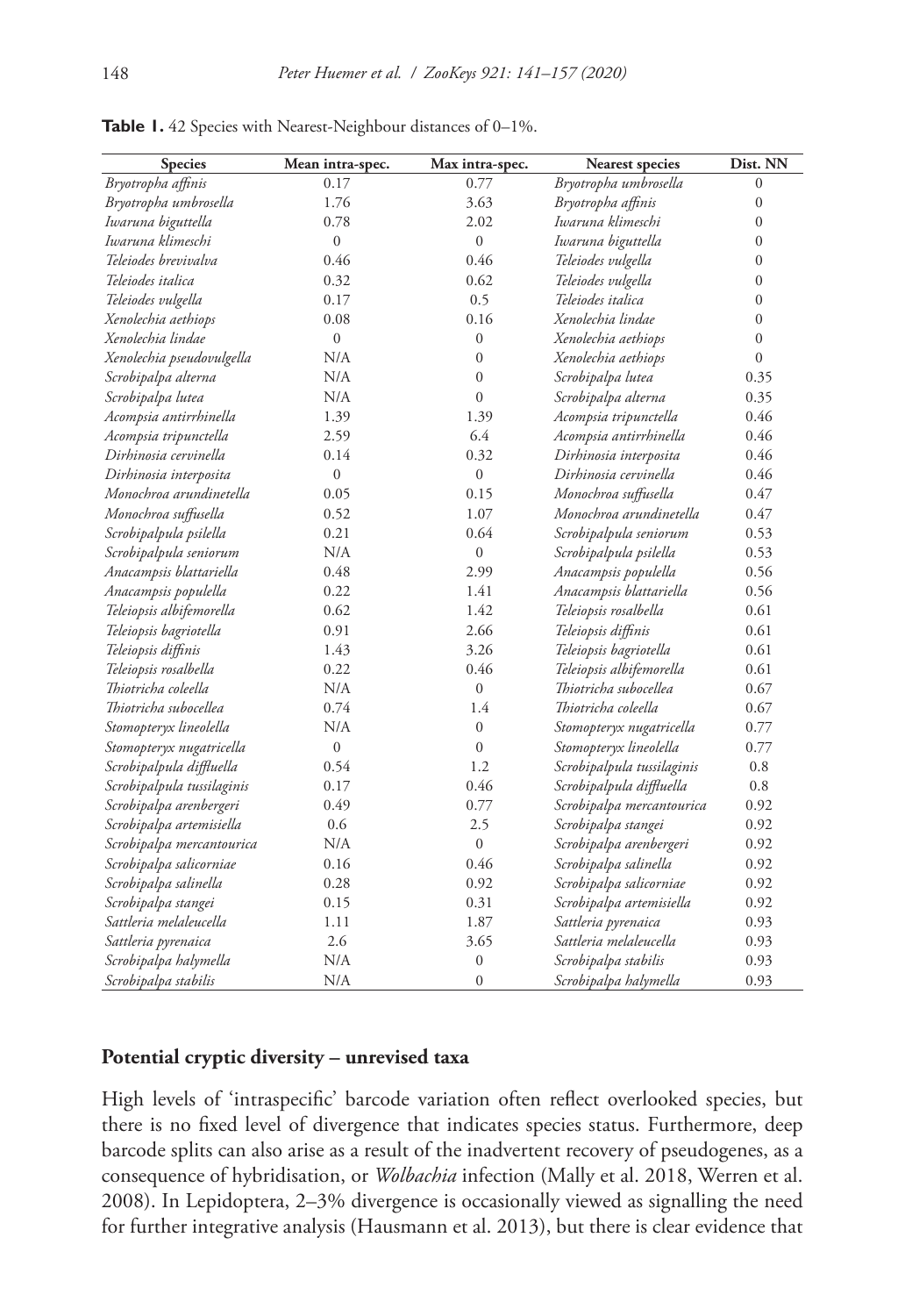| <b>Species</b>            | no. of BINs | <b>Species</b>               | no. of BINs |
|---------------------------|-------------|------------------------------|-------------|
| Aproaerema anthyllidella  | 3           | Teleiopsis paulheberti       | 3           |
| Aproaerema karvoneni      | 3           | Aroga flavicomella           | 4           |
| Aroga velocella           | 3           | Caryocolum amaurella         | 4           |
| Brachmia dimidiella       | 3           | Caryocolum fibigerium        | 4           |
| Bryotropha desertella     | 3           | Caryocolum peregrinella      | 4           |
| Bryotropha umbrosella     | 3           | Caryocolum vicinella         | 4           |
| Caryocolum alsinella      | 3           | Ephysteris promptella        | 4           |
| Caryocolum marmorea       | 3           | Gelechia sabinella           | 4           |
| Caryocolum tischeriella   | 3           | Isophrictis anthemidella     | 4           |
| Chionodes fumatella       | 3           | Megacraspedus imparellus     | 4           |
| Chionodes viduella        | 3           | Metzneria metzneriella       | 4           |
| Hypatima rhomboidella     | 3           | Mirificarma cytisella        | 4           |
| Isophrictis meridionella  | 3           | Athrips amoenella            | 5           |
| Megacraspedus binotella   | 3           | Isophrictis kefersteiniellus | 5           |
| Metzneria aprilella       | 3           | Megacraspedus brachypteris   | 5           |
| Metzneria artificella     | 3           | Monochroa nomadella          | 5           |
| Neofaculta ericetella     | 3           | Sattleria pyrenaica          | 5           |
| Oxypteryx baldizzonei     | 3           | Acompsia tripunctella        | 6           |
| Parachronistis albiceps   | 3           | Caryocolum schleichi         | 6           |
| Ptocheuusa paupella       | 3           | Oxypteryx libertinella       |             |
| Stomopteryx flavipalpella | 3           | Stomopteryx remissella       | 8           |
| Teleiodes flavimaculella  | 3           | Megacraspedus lanceolellus   | 20          |
| Teleiodes luculella       | 3           | Megacraspedus dolosellus     | 22          |

Table 2. 46 species of European Gelechiidae assigned to multiple (3-22) BINs

**Table 3.** Species of European Gelechiidae which share a BIN.

| <b>Species</b>                                           | <b>BIN</b>   |
|----------------------------------------------------------|--------------|
| Acompsia antirrhinella   A. pyrenaella   A. tripunctella | BOLD:AAJ5937 |
| Anacampsis blattariella   A. populella                   | BOLD:AAD3256 |
| Aproaerema albipalpella   A. cincticulella               | BOLD:ACB8811 |
| Aristotelia brizella   A. confusella                     | BOLD:AAJ1682 |
| Athrips pruinosella   A. spiraeae                        | BOLD:AAD2577 |
| Caryocolum arenbergeri   C. blandulella                  | BOLD:AAV7765 |
| Dirhinosia cervinella   D. interposita                   | BOLD:ACB0757 |
| Iwaruna biguttella   I. klimeschi   I. robineaui         | BOLD:AAU3602 |
| Metzneria fulva   M. torosulella                         | BOLD:ADM4637 |
| Monochroa arundinetella   M. suffusella                  | BOLD:AAF9390 |
| Monochroa palustrellus   M. saltenella                   | BOLD:AAF2711 |
| Sattleria melaleucella   S. pyrenaica                    | BOLD:AAC5037 |
| Scrobipalpa alterna   S. lutea                           | BOLD:ADR5476 |
| Scrobipalpa amseli / S. hyssopi                          | BOLD:ADL8424 |
| Scrobipalpa artemisiella   S. stangei                    | BOLD:AAE9838 |
| Scrobipalpa halymella   S. stabilis                      | BOLD:AAV9005 |
| Scrobipalpa salicorniae   S. salinella                   | BOLD:AAF1193 |
| Scrobipalpula diffluella   S. psilella   S. ramosella    |              |
| S. seniorum / S. tussilaginis                            | BOLD:AAF1106 |
| Stomopteryx lineolella   S. mongolica   S. nugatricella  | BOLD:ACB3380 |
| Teleiodes brevivalva   T. italica   T. vulgella          | BOLD:AAE9855 |
| Teleiopsis albifemorella   T. rosalbella                 | BOLD:AAB6930 |
| Teleiopsis bagriotella   T. diffinis   T. paulheberti    | BOLD:ACE4927 |
| Teleiopsis bagriotella   T. diffinis                     | BOLD:ACE6105 |
| Xenolechia aethiops   X. lindae   X. pseudovulgella      | BOLD:AAE1445 |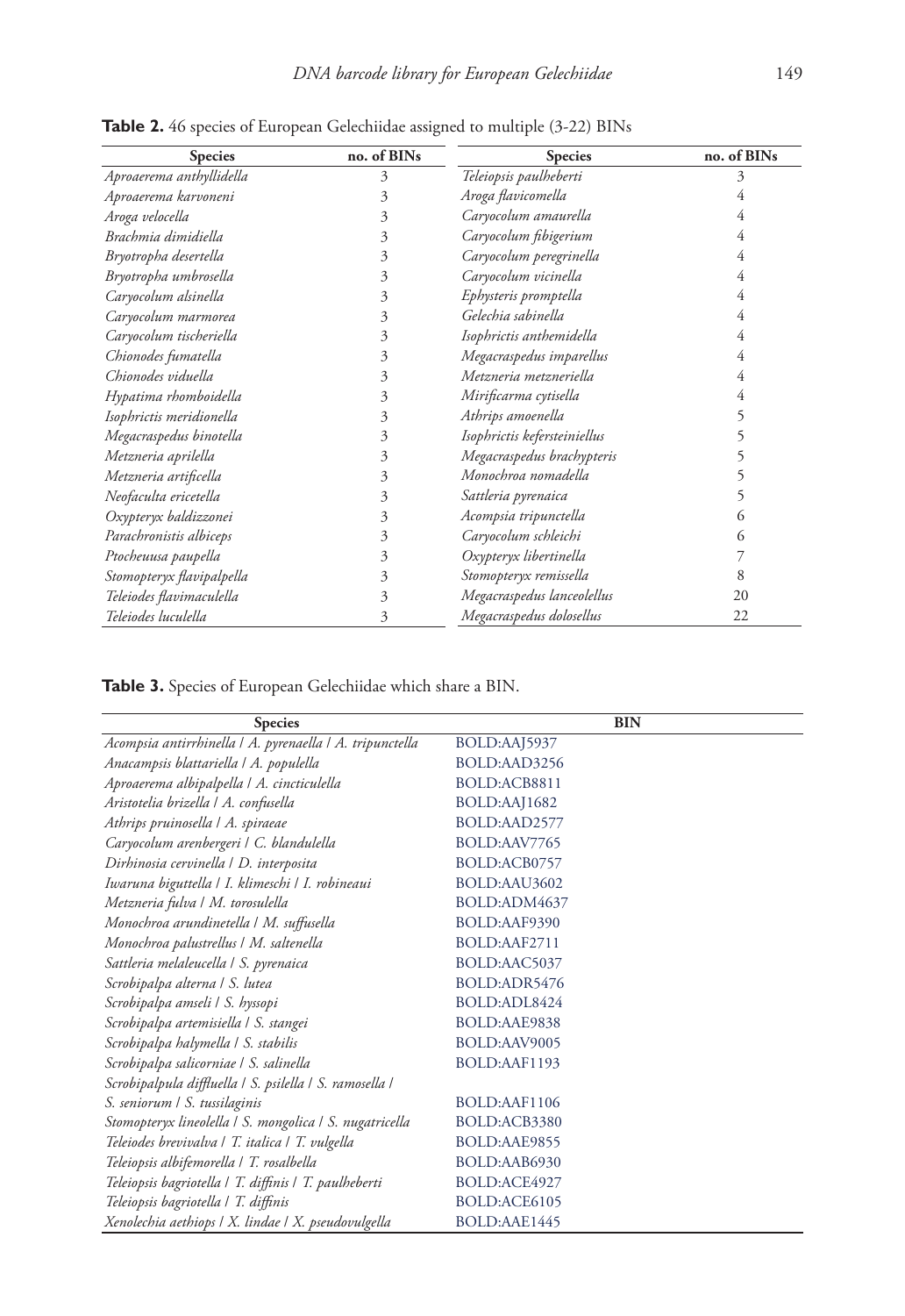no such threshold values exist (see e.g., Kekkonen et al. 2015). In the present dataset 146 of 741 nominal species possessed a maximum intraspecific divergence of > 2%, 88 species > 3%, while 33 species showed greater than > 5% (Table 4).

In some recently revised taxa with high, geographically structured intraspecific barcode divergence such as *Megacraspedus* (Huemer and Karsholt 2018) or the *Oxypteryx libertinella* species-group (Huemer et al. 2013), no evidence for cryptic diversity was found. However, even lower 'intraspecific' barcode divergence may reflect cases of either allopatric or sympatric speciation, as proven e.g., for the genus *Sattleria* (Huemer and Hebert 2011, Huemer and Timossi 2014). In consequence, several species with unusual genetic pattern need to be carefully re-assessed as they may include additional species. Cryptic diversity was, for example, already suspected for some *Caryocolum* (Huemer et al. 2015) or *Stomopteryx remissella*, but may also be detected in recently revised genera such as *Acompsia* or *Chionodes* (Huemer and Karsholt 2002, Huemer and Sattler 1995).

A further group of unrevised species in our dataset includes 65 unidentified DNA barcode clusters which were assigned to separate BINs (Table 5). Many of these cases are likely to represent undescribed species or alternatively, they may represent described species that currently lack barcode coverage. Altogether 26 genera representing approximately one-quarter of European genera are candidates for additional taxa. In fact, four genera (*Aproaerema*, *Aristotelia*, *Monochroa*, *Scrobipalpa*) are each represented by more than five unidentified clusters. For detailed comments on these cases, see Huemer and Karsholt (2020).

| <b>Species</b>             | Mean intra-spec. | Max intra-spec. |
|----------------------------|------------------|-----------------|
| Megacraspedus dolosellus   | 7.49             | 13.76           |
| Megacraspedus lanceolellus | 7.37             | 12.51           |
| Monochroa sepicolella      | 5.15             | 9.78            |
| Megacraspedus brachypteris | 4.36             | 7.82            |
| Stomopteryx remissella     | 2.69             | 7.47            |
| Ephysteris diminutella     | 3.87             | 7.15            |
| Sophronia sicariellus      | 1.34             | 7.06            |
| Caryocolum cauligenella    | 1.86             | 7.00            |
| Acompsia pyrenaella        | 3.58             | 6.92            |
| Caryocolum saginella       | 2.17             | 6.86            |
| Dichomeris rasilella       | 3.31             | 6.67            |
| Monochroa nomadella        | 3.72             | 6.58            |
| Caryocolum schleichi       | 3.93             | 6.47            |
| Acompsia tripunctella      | 2.59             | 6.40            |
| Megacraspedus teriolensis  | 3.07             | 6.38            |
| Caryocolum fibigerium      | 3.41             | 6.31            |
| Chionodes fumatella        | 2.6              | 6.30            |
| Oxypteryx baldizzonei      | 3.9              | 6.29            |
| Oxypteryx wilkella         | 1.5              | 6.29            |
| Dichomeris juniperella     | 2.82             | 6.24            |

**Table 4.** 33 species of European Gelechiidae with a maximum intraspecific barcode divergence > 5%.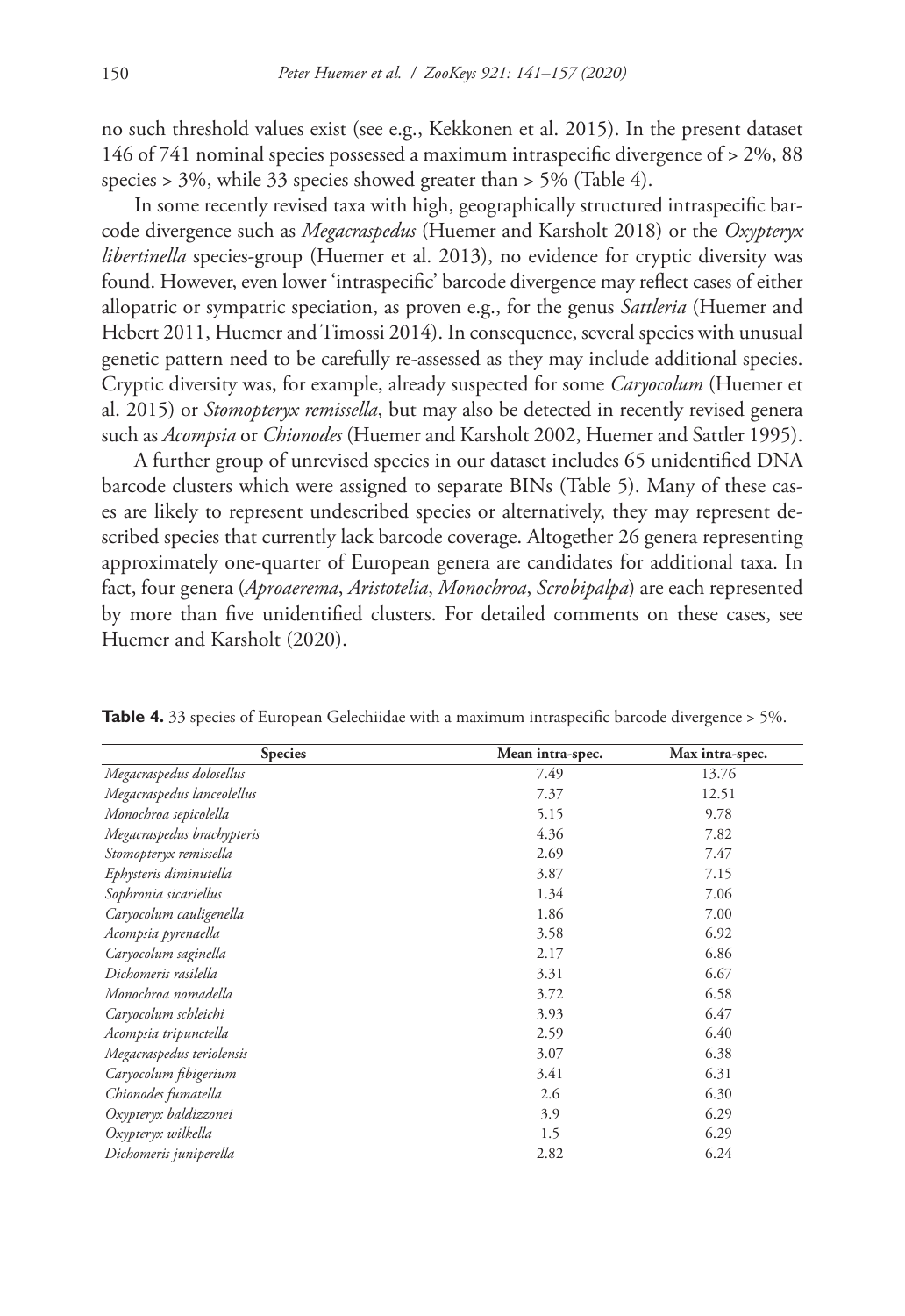| <b>Species</b>              | Mean intra-spec. | Max intra-spec. |
|-----------------------------|------------------|-----------------|
| Parapodia sinaica           | 2.97             | 5.95            |
| Megacraspedus balneariellus | 3.97             | 5.95            |
| Mirificarma burdonella      | 5.9              | 5.9             |
| Caryocolum peregrinella     | 3.56             | 5.71            |
| Caryocolum alsinella        | 2.11             | 5.60            |
| Oxypteryx libertinella      | 2.65             | 5.48            |
| Aproaerema suecicella       | 2.43             | 5.44            |
| Megacraspedus imparellus    | 4.05             | 5.43            |
| Isophrictis anthemidella    | 2.92             | 5.3             |
| Catatinagma trivittellum    | 5.24             | 5.24            |
| Pexicopia malvella          | 1.1              | 5.23            |
| Acompsia maculosella        | 2.16             | 5.19            |
| Ephysteris promptella       | 3.31             | 5.12            |

**Table 5.** Unidentified species of European Gelechiidae with unique BINs.

| <b>Taxon</b>    | <b>BIN</b>   | <b>Taxon</b>        | <b>BIN</b>   |
|-----------------|--------------|---------------------|--------------|
| Anarsia         | BOLD:ADE9567 | Ivanauskiella       | BOLD:ACB0708 |
| Anarsia         | BOLD:ADE9710 | Megacraspedus       | BOLD:ACZ8654 |
| Apatetris       | BOLD:AAV7596 | Megacraspedus       | BOLD:ADY4582 |
| Apatetris       | BOLD:ABA4360 | Mesophleps          | BOLD:AAU3614 |
| Aproaerema      | BOLD:AAT9258 | Mesophleps          | BOLD:ADM4492 |
| Aproaerema      | BOLD:ACF7323 | Metzneria           | BOLD:ABW1820 |
| Aproaerema      | BOLD:ADG7311 | Metzneria           | BOLD:ACB3385 |
| Aproaerema      | BOLD:ADL8444 | Metzneria           | BOLD:ADM8252 |
| Aproaerema      | BOLD:ADL9068 | Monochroa           | BOLD:ACF6594 |
| Aproaerema      | BOLD:ADL9069 | Monochroa           | BOLD:ACS5726 |
| Aristotelia     | BOLD:AAU2122 | Monochroa           | BOLD:ACW2532 |
| Aristotelia     | BOLD:AAV7599 | Monochroa           | BOLD:ADL7906 |
| Aristotelia     | BOLD:ABV2430 | Monochroa           | BOLD:ADL9322 |
| Aristotelia     | BOLD:ACC2990 | Monochroa           | BOLD:ADR3927 |
| Aristotelia     | BOLD:ACK0360 | Neofriseria         | BOLD:ADR5460 |
| Aristotelia     | BOLD:ADC8189 | Ochrodia            | BOLD:ACE0260 |
| Aristotelia     | BOLD:ADK9648 | $O$ <i>xypteryx</i> | BOLD:ACR9491 |
| Aristotelia     | BOLD:ADL8520 | $O$ xypteryx        | BOLD:ACS7858 |
| Aristotelia     | BOLD:ADL8769 | $O$ xypteryx        | BOLD:ACS7859 |
| Aristotelia     | BOLD:ADL9120 | Psamathocrita       | BOLD:ADF0071 |
| Aristotelia     | BOLD:ADM4599 | Psamathocrita       | BOLD:ADL7901 |
| Aristotelia     | BOLD:ADY0927 | Ptocheuusa          | BOLD:AAV7056 |
| <b>Brachmia</b> | BOLD:ADM5065 | Scrobipalpa         | BOLD:AAV4547 |
| Caulastrocecis  | BOLD:ADM1812 | Scrobipalpa         | BOLD:ACT3383 |
| Caulastrocecis  | BOLD:ADR7056 | Scrobipalpa         | BOLD:ACT4605 |
| Chrysoesthia    | BOLD:ADM8914 | Scrobipalpa         | BOLD:ADF0070 |
| Chrysoesthia    | BOLD:ADN7772 | Scrobipalpa         | BOLD:ADG5400 |
| Dichomeris      | BOLD:ADI2574 | Scrobipalpa         | BOLD:ADL6932 |
| Epidola         | BOLD:ADF2272 | Scrobipalpa         | BOLD:ADL7117 |
| Gelechia        | BOLD:ADF0061 | Sophronia           | BOLD:ADF5021 |
| Gelechiidae     | BOLD:ADO2643 | Stomopteryx         | BOLD:ADM5270 |
| Isophrictis     | BOLD:ADF3165 | Telphusa            | BOLD:ADM5148 |
| Isophrictis     | BOLD:ADI3246 |                     |              |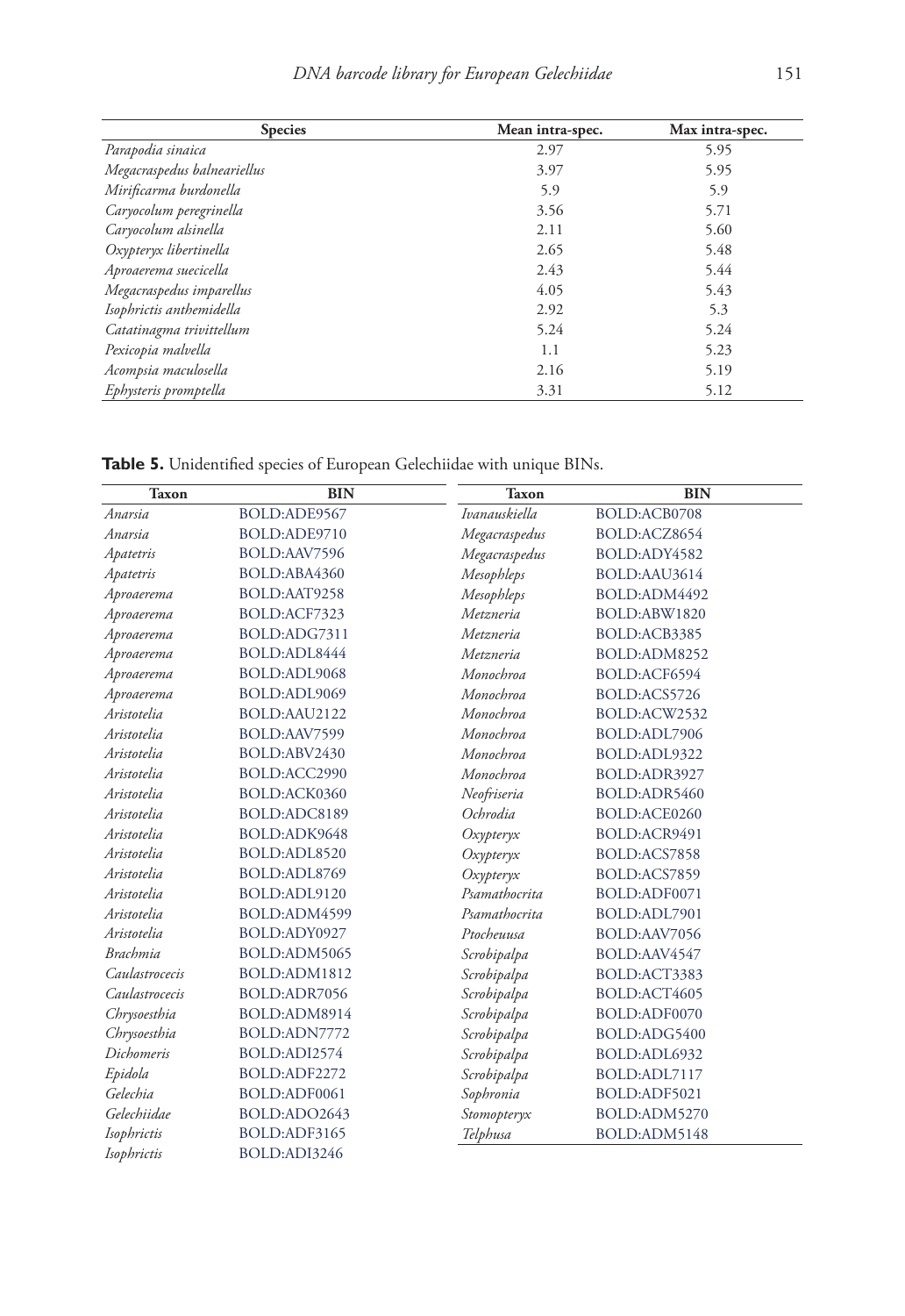#### **Discussion**

During the past decade, several national DNA barcoding campaigns have led to the development of an increasingly well-parameterised DNA barcode library for European Lepidoptera. However, these projects have mainly focused on the fauna of central and northern Europe. As a consequence, genetic coverage for species in the Mediterranean region remains patchy. Reflecting this fact, continent-wide analysis has only considered a few groups so far, such as Nepticulidae (van Nieukerken pers. comm.), Gracillariidae (Lopez-Vaamonde pers. comm.), Elachistinae (Mutanen et al. 2011), Depressariidae (Buchner pers. comm), Geometridae (Hausmann et al. 2013, Müller et al. 2019), and Papilionoidea (Dincă pers. comm.). By contrast, for most families either few DNA barcodes exist, or comprehensive genetic analysis is not available.

The current DNA barcode library makes it clear that the Gelechiidae is a particularly good example of the serious gaps in the knowledge of European biodiversity. Nearly a quarter of current fauna has been described since 1990 (Fig. 3). This gap between European gelechiid diversity and adequate coverage in published alpha-taxonomy is most probably a result of: 1) the small number of gelechiid experts, 2) the lack of adequate vouchers for phenotypic and molecular study 3) the frequently cryptic morphology making them less attractive to non-expert workers, and 4) the infrequent consideration of molecular data to assess taxonomic boundaries.



**Figure 3.** Periods of descriptions of European Gelechiidae.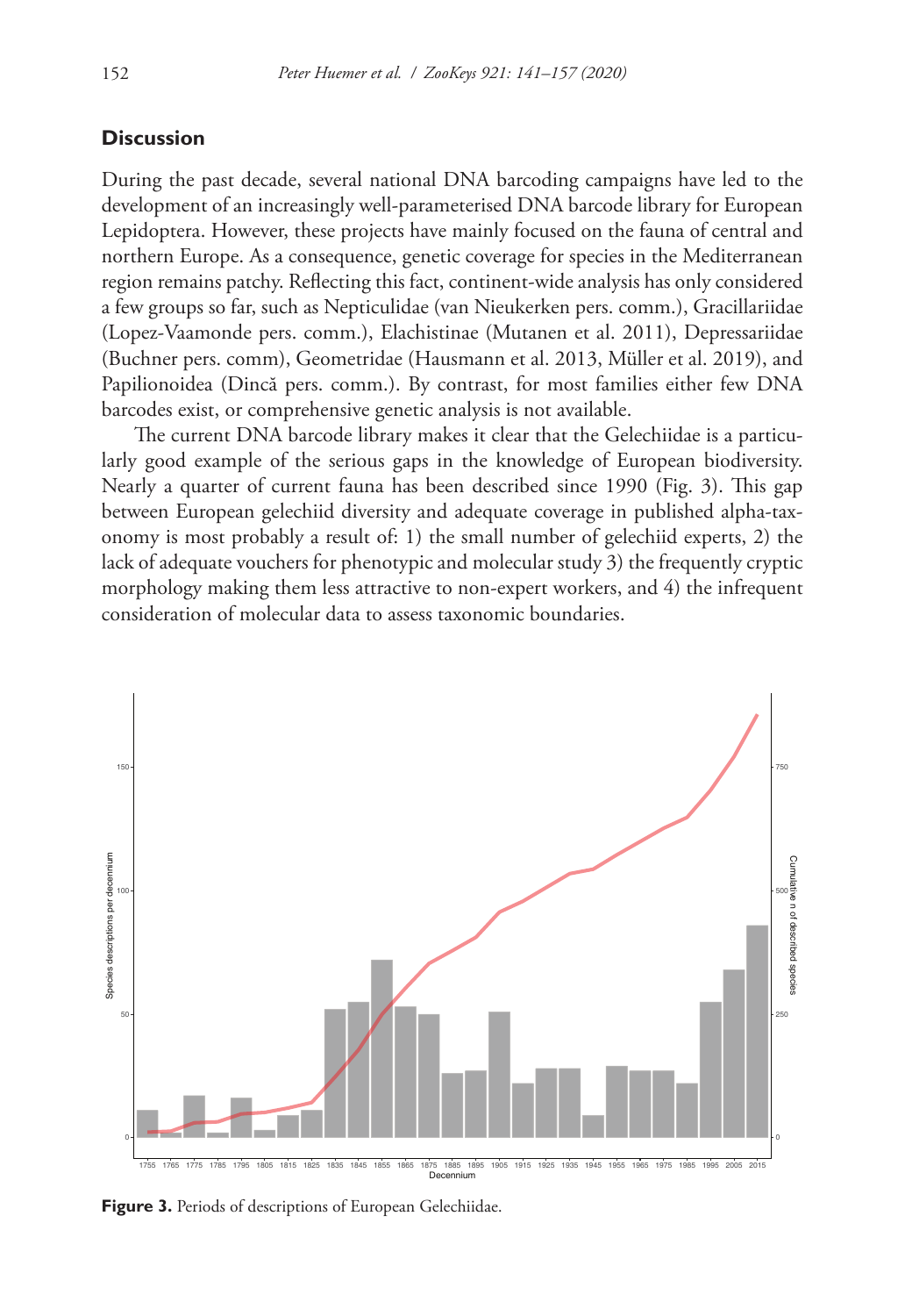In the present study, DNA sequences revealed a high level of possible cryptic diversity in European Gelechiidae, despite extensive revisionary work over the last decades (see e.g., Huemer and Karsholt 1999, 2010). Although almost 96% of all 741 species possessed unique barcodes, intraspecific divergences exceeded 2% in nearly a fifth of currently recognised species, and 33 of these cases of divergence values exceeded 5%, values that likely signal overlooked species.

The intraspecific DNA barcode variation is reflected in some taxa as allopatric divergence, but in other cases, it reflects sympatric deep splits. However, few of these species have received detailed taxonomic assessment such as the recent comprehensive study on *Megacraspedus* (Huemer and Karsholt 2018). In many other unrevised genera/species-groups a significant increase in species diversity is likely. The major gaps in taxonomic treatment of European Gelechiidae are further demonstrated by the large number of unidentified genetic clusters revealed by the present investigation as many of these 65 putative taxa are likely to represent undescribed species.

### **Conclusions**

By providing coverage for 751 species of European Gelechiidae, the current DNA barcode library represents the largest release in terms of species diversity for any family of Lepidoptera on this continent. The results reveal unexpected genetic diversity in many taxa as well as numerous unidentified taxa. This indicates that the alpha-taxonomy of this family, still requires serious attention despite one-quarter of the known species described after 1990. The current results indicate that the Gelechiidae remain one of the most taxonomically challenging families of Lepidoptera in the World as complete coverage of even European fauna will require extensive effort. However, the DNA barcode library generated in this study will allow these revisionary studies to target groups that are particularly problematic, accelerating the documentation of the fauna.

#### **Acknowledgements**

We are very grateful to the entire team at the Canadian Centre for DNA Barcoding (Guelph, Canada), whose sequencing work was enabled by funding to PDNH from Genome Canada through Ontario Genomics. We also thank the Ontario Ministry of Research and Innovation and NSERC for their support of the BOLD informatics platform. PH is particularly indebted to the Promotion of Educational Policies, University and Research Department of the Autonomous Province of Bolzano - South Tyrol for helping to fund the projects "Genetische Artabgrenzung ausgewählter arktoalpiner und boreomontaner Tiere Südtirols" and "Erstellung einer DNA-Barcode-Bibliothek der Schmetterlinge des zentralen Alpenraumes (Süd-, Nord- und Osttirol)". The work of JS was supported by the Ministry of Culture of the Czech Republic (DKRVO 2019- 2023/5.I.a, National Museum, 00023272). MM thanks Finnish Academy, Finnish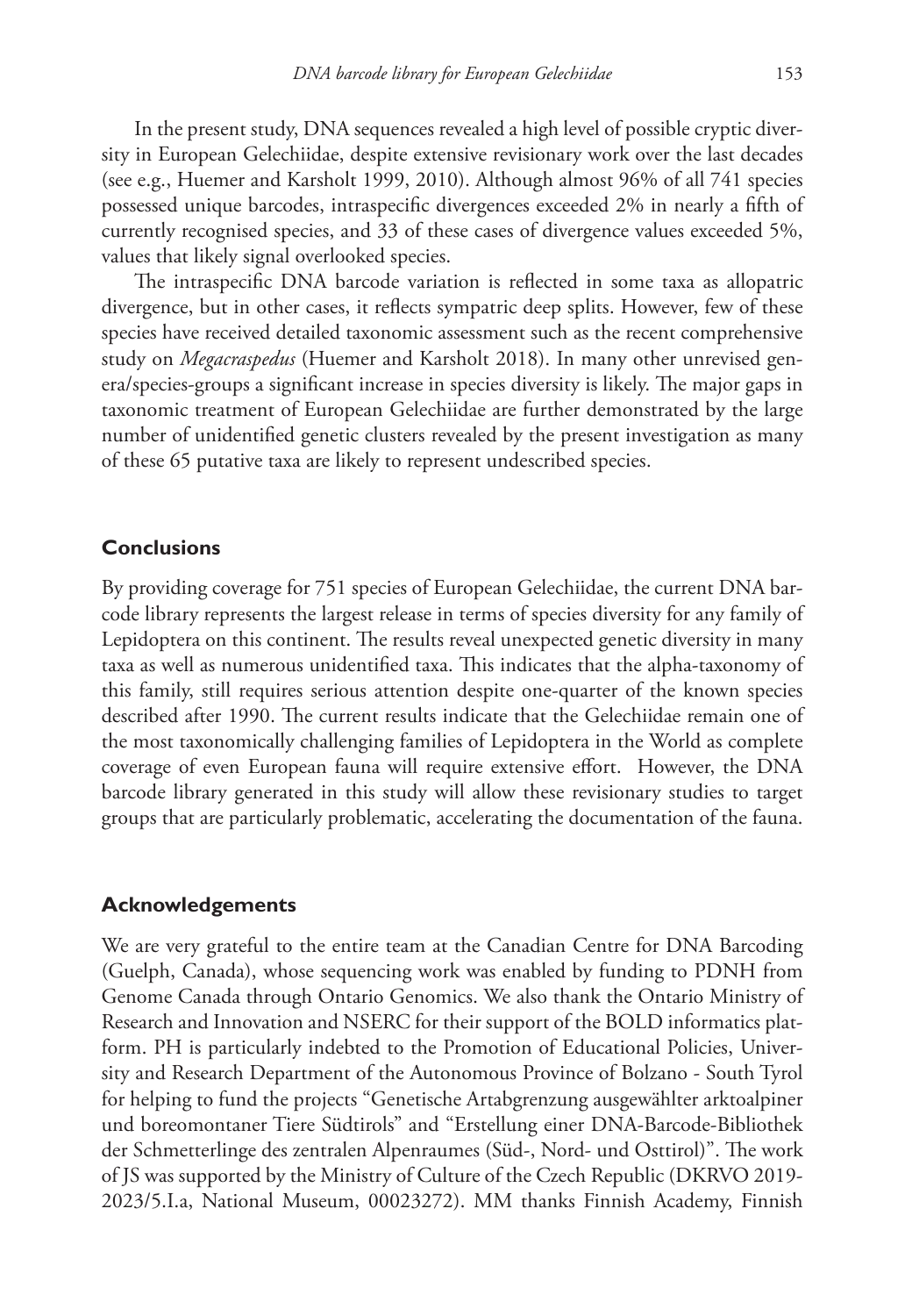Cultural foundation and Kone foundation for financial support to the Finnish Barcode of Life (FinBOL) project.

We gratefully acknowledge the support with material donated to our institutional collections by several colleagues, which was of crucial value for our analysis and to several colleagues mentioned in the list of private and institutional collections) for supporting our DNA barcoding approach.

Philipp Kirschner (Innsbruck, Austria) most kindly helped with the construction of Fig. 3, Romed Unterasinger (TLMF) with the compilation of Suppl. material 2, and Andreas Eckelt (TLMF) with Fig. 1.

This study was only possible due to contributions from many colleagues. As such it provides an impetus for closer co-operation among the community of taxonomists working on Gelechiidae and similarly 'difficult' groups of other micro-moths.

### **References**

- Bidzilya O (2005a) A review of the genus *Metanarsia* Staudinger, 1871 (Gelechiidae). Nota lepidopterologica 27: 273–297.
- Bidzilya O (2005b) A review of the genus *Athrips* (Lepidoptera, Gelechiidae) in the Palaearctic region. Deutsche Entomologische Zeitschrift 52: 3–72.
- Bidzilya O, Karsholt O (2015) Revision of the genus *Istrianis* Meyrick, 1918 (Lepidoptera, Gelechiidae) with special regard to the Palaearctic region. Zootaxa 4059: 401–445. [https://](https://doi.org/10.11646/zootaxa.4059.3.1) [doi.org/10.11646/zootaxa.4059.3.1](https://doi.org/10.11646/zootaxa.4059.3.1)
- deWaard JR, Ivanova NV, Hajibabaei M, Hebert PDN (2008) Assembling DNA barcodes: Analytical Protocols. In: Martin C (Ed.) Methods in Molecular Biology:Environmental Genetics. Humana Press, Totowa, NJ, 275–293. [https://doi.org/10.1007/978-1-59745-548-0\\_15](https://doi.org/10.1007/978-1-59745-548-0_15)
- Dincă V, Montagud S, Talavera G, Hernández-Roldán J, Munguira ML, García-Barros E, Hebert PDN, Vila R (2015) DNA barcode reference library for Iberian butterflies enables a continental-scale preview of potential cryptic diversity. Scientific Reports 5: 12395. [htt](https://doi.org/10.1038/srep12395)[ps://doi.org/10.1038/srep12395](https://doi.org/10.1038/srep12395)
- Elsner G, Huemer P, Tokár Z (1999) Gelechiidae Mitteleuropas. Verlag F. Slamka, Bratislava, 208 pp.
- Hausmann A, Godfray HCJ, Huemer P, Mutanen M, Rougerie R, van Nieukerken EJ, Ratnasingham S, Hebert PDN (2013) Genetic patterns in European geometrid moths revealed by the Barcode Index Number (BIN) system. PLoS ONE 8(12): e84518. [https://](https://doi.org/10.1371/journal.pone.0084518) [doi.org/10.1371/journal.pone.0084518](https://doi.org/10.1371/journal.pone.0084518)
- Huemer P, Elsner G, Karsholt O (2013) Review of the *Eulamprotes wilkella* species group based on morphology and DNA barcodes, with descriptions of new taxa (Lepidoptera, Gelechiidae). Zootaxa 3746: 69–100. <https://doi.org/10.11646/zootaxa.3746.1.3>
- Huemer P, Hebert PDN (2011) Cryptic diversity and phylogeography of high alpine *Sattleria*  – a case study combining DNA barcodes and morphology (Lepidoptera: Gelechiidae). Zootaxa 2981: 1–22.<https://doi.org/10.11646/zootaxa.2981.1.1>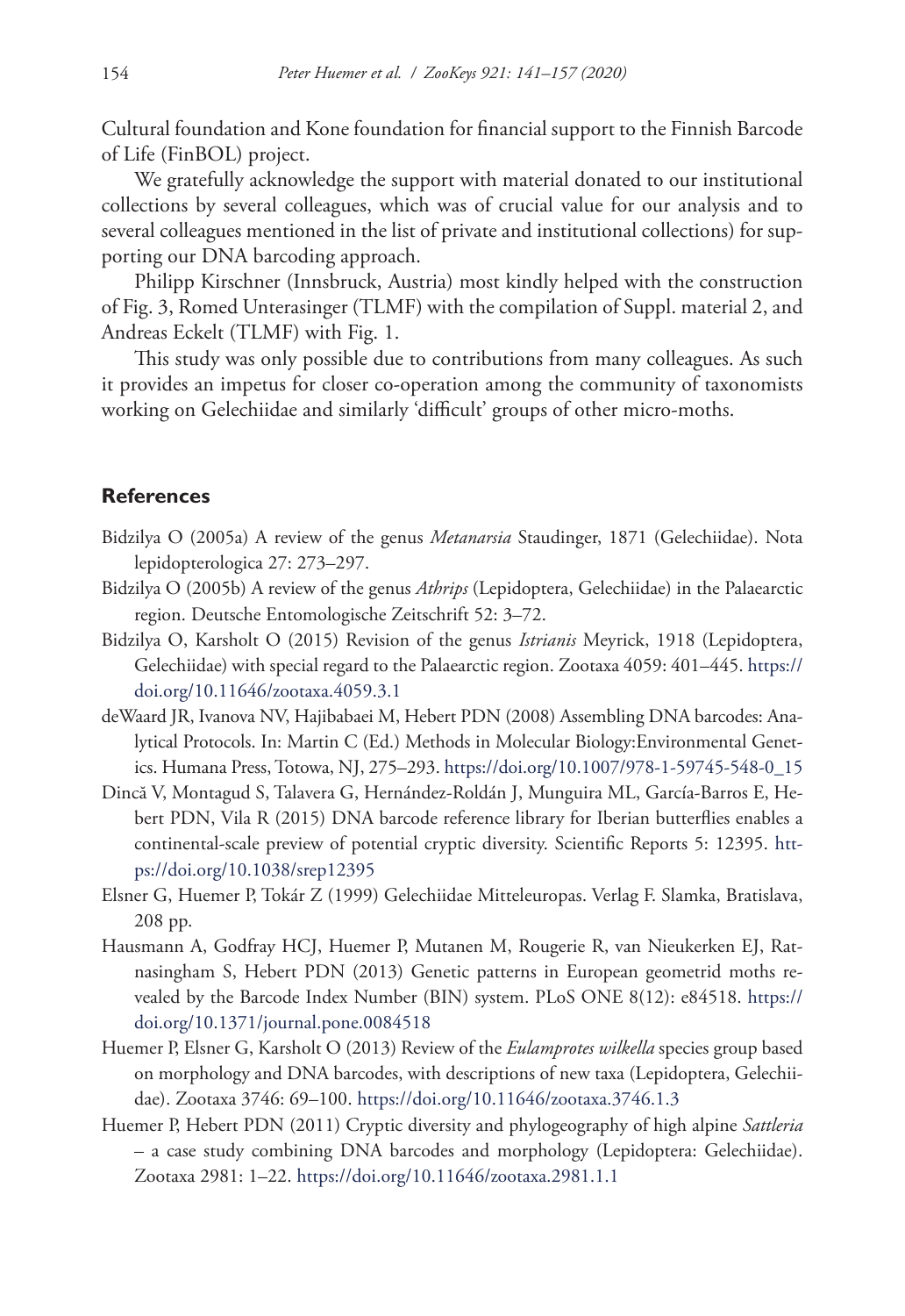- Huemer P, Karsholt O (1999) Gelechiidae I (Gelechiinae: Teleiodini, Gelechiini). In: Huemer P, Karsholt O, Nuss M, Microlepidoptera of Europe. Vol. 3. Apollo Books, Stenstrup, 356 pp.
- Huemer P, Karsholt O (2002) A review of the genus *Acompsia* Hübner, 1825, with description of new species (Gelechiidae). Nota lepidopterologica 25(2/3): 109–151.
- Huemer P, Karsholt O (2010) Gelechiidae II (Gelechiinae: Gnorimoschemini). In: Huemer P, Karsholt O, Nuss M, Microlepidoptera of Europe. Vol. 6. Apollo Books, Stenstrup, 586 pp. <https://doi.org/10.1163/9789004260986>
- Huemer P, Karsholt O (2018) Revision of the genus *Megacraspedus* Zeller, 1839, a challenging taxonomic tightrope of species delimitation (Lepidoptera, Gelechiidae). ZooKeys 800: 1–278.<https://doi.org/10.3897/zookeys.800.26292>
- Huemer P, Karsholt O (2020) Commented checklist of European Gelechiidae (Lepidoptera). ZooKeys 921: 65–140.<https://doi.org/10.3897/zookeys.921.49197>
- Huemer P, Karsholt O, Mutanen M (2014) DNA barcoding as a screening tool for cryptic diversity: an example from *Caryocolum*, with description of a new species (Lepidoptera, Gelechiidae). ZooKeys 404: 91–111. <https://doi.org/10.3897/zookeys.404.7234>
- Huemer P, Mutanen M (2012) Taxonomy of spatially disjunct alpine *Teleiopsis albifemorella* s. lat. (Lepidoptera: Gelechiidae) revealed by molecular data and morphology – how many species are there? Zootaxa 3580: 1–23. <https://doi.org/10.11646/zootaxa.3580.1.1>
- Huemer P, Sattler K (1995) A taxonomic revision of Palaearctic *Chionodes* (Lepidoptera: Gelechiidae). Beiträge zur Entomologie 45 (1): 3–108.
- Huemer P, Timossi G (2014) *Sattleria* revisited: unexpected cryptic diversity on the Balkan Peninsula and in the south-eastern Alps (Lepidoptera: Gelechiidae). Zootaxa 3780: 282– 296.<https://doi.org/10.11646/zootaxa.3780.2.4>
- Janzen DH, Hallwachs W (2016) DNA barcoding the Lepidoptera inventory of a large complex tropical conserved wildland, Area de Conservacion Guanacaste, northwestern Costa Rica. Genome 59(9): 641-660. <https://doi.org/10.1139/gen-2016-0005>
- Kaila L, Mutanen M, Nyman T (2011) Phylogeny of the mega-diverse Gelechioidea (Lepidoptera): Adaptations and determinants of success. Molecular Phylogenetics and Evolution 61: 801–809.<https://doi.org/10.1016/j.ympev.2011.08.016>
- Karsholt O (2004–2019) Gelechiidae. In: Karsholt O, van Nieukerken EJ (Eds) Lepidoptera. Fauna Europaea [last update of Gelechiidae: version 2.4 January 2011]. [https://fauna-eu.](https://fauna-eu.org) [org](https://fauna-eu.org) [Accessed on: 2019-10-14]
- Karsholt O, Mutanen M, Lee S, Kaila L (2013) A molecular analysis of the Gelechiidae (Lepidoptera, Gelechioidea) with an interpretative grouping of its taxa. Systematic Entomology 38: 334–348.<https://doi.org/10.1111/syen.12006>
- Karsholt O, Rutten T (2005) The genus *Bryotropha* Heinemann in the western Palaearctic (Lepidoptera: Gelechiidae). Tijdschrift voor Entomologie 148: 77–207. [https://doi.](https://doi.org/10.1163/22119434-900000168) [org/10.1163/22119434-900000168](https://doi.org/10.1163/22119434-900000168)
- Karsholt O, Šumpich J (2015) A review of the genus *Nothris* Hübner, 1825, with description of new species (Lepidoptera: Gelechiidae). Zootaxa 4059: 471–498. [https://doi.](https://doi.org/10.11646/zootaxa.4059.3.1) [org/10.11646/zootaxa.4059.3.1](https://doi.org/10.11646/zootaxa.4059.3.1)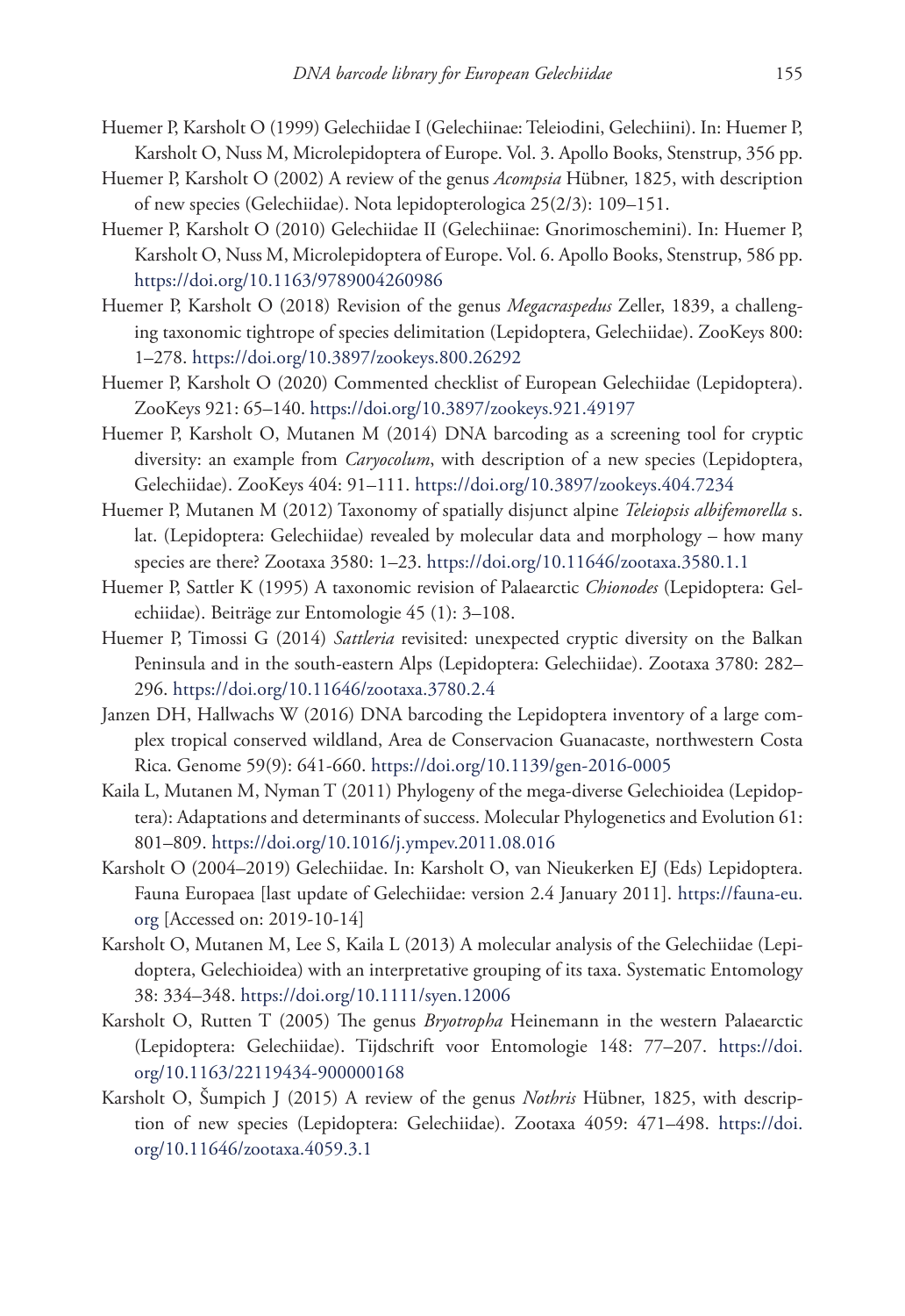- Kekkonen M, Mutanen M, Kaila L, Nieminen M, Hebert PDN (2015) Delineating species with barcodes: a case of taxon dependent method performance in moths. PloS ONE 10(4): e0122481*.* <https://doi.org/10.1371/journal.pone.0122481>
- Kumar S, Stecher G, Li M, Knyaz C, Tamura K (2018) MEGA X: Molecular Evolutionary Genetics Analysis across computing platforms. Molecular Biology and Evolution 35: 1547– 1549.<https://doi.org/10.1093/molbev/msy096>
- Landry J-F, Nazari V, Bidzylia O, Huemer P, Karsholt O (2017) Review of the genus *Agonochaetia* Povolný (Lepidoptera, Gelechiidae), and description of a new genus and species from the Canary Islands. Zootaxa 4300: 451–485.<https://doi.org/10.11646/zootaxa.4300.4.1>
- Li H, Sattler K (2012) A taxonomic revision of the genus *Mesophleps* Hübner, 1825 (Lepidoptera: Gelechiidae). Zootaxa 3373: 1–82.<https://doi.org/10.11646/zootaxa.3373.1.1>
- Mally R, Huemer P, Nuss M (2018) Deep intraspecific DNA barcode splits and hybridisation in the *Udea alpinalis* group (Insecta, Lepidoptera, Crambidae)–an integrative revision. ZooKeys 746: 51–90.<https://doi.org/10.3897/zookeys.746.22020>
- Müller B, Erlacher S, Hausmann A, Rajaei H, Sihvonen P, Skou P (2019) Subfamily Ennominae II. In: Hausmann A, Sihvonen P, Rajaei H, Skou P (2019) The Geometrid Moths of Europe. Vol. 6, Part 1. Brill, Leiden/Boston, 562 pp. [https://doi.org/10.1163/9789004387485\\_001](https://doi.org/10.1163/9789004387485_001)
- Mutanen M, Kaila L, Tabell J (2011) Wide-ranging barcoding aids discovery of one-third increase of species richness in presumably well-investigated moths. Scientific Reports 3: 2901.<https://doi.org/10.1038/srep02901>
- Ratnasingham S (2018) BOLD Barcode of Life Data System, version 4. [http://www.boldsys](http://www.boldsystems.org)[tems.org](http://www.boldsystems.org) [Accessed on: 2019-10-14]
- Ratnasingham S, Hebert PDN (2007) BOLD: The Barcode of Life Data System [\(http://www.](http://www.barcodinglife.org) [barcodinglife.org](http://www.barcodinglife.org)). Molecular Ecology Notes 7: 355–364. [https://doi.org/10.1111/j.1471-](https://doi.org/10.1111/j.1471-8286.2007.01678.x) [8286.2007.01678.x](https://doi.org/10.1111/j.1471-8286.2007.01678.x)
- Ratnasingham S, Hebert PN (2013) A DNA-based registry for all animal species: the Barcode Index Number (BIN) system. PLoS ONE 8: e66213. [https://doi.org/10.1371/journal.](https://doi.org/10.1371/journal.pone.0066213) [pone.0066213](https://doi.org/10.1371/journal.pone.0066213)
- Werren JH, Baldo L, Clark ME (2008) *Wolbachia*: master manipulators of invertebrate biology. Nature Reviews Microbiology 6: 741–751.<https://doi.org/10.1038/nrmicro1969>
- Zahiri R, Lafontaine JD, Schmidt BC, deWaard JR, Zakharov EV, Hebert PDN (2017) Probing planetary biodiversity with DNA barcodes: The Noctuoidea of North America. PLoS ONE 12(6): e0178548. <https://doi.org/10.1371/journal.pone.0178548>